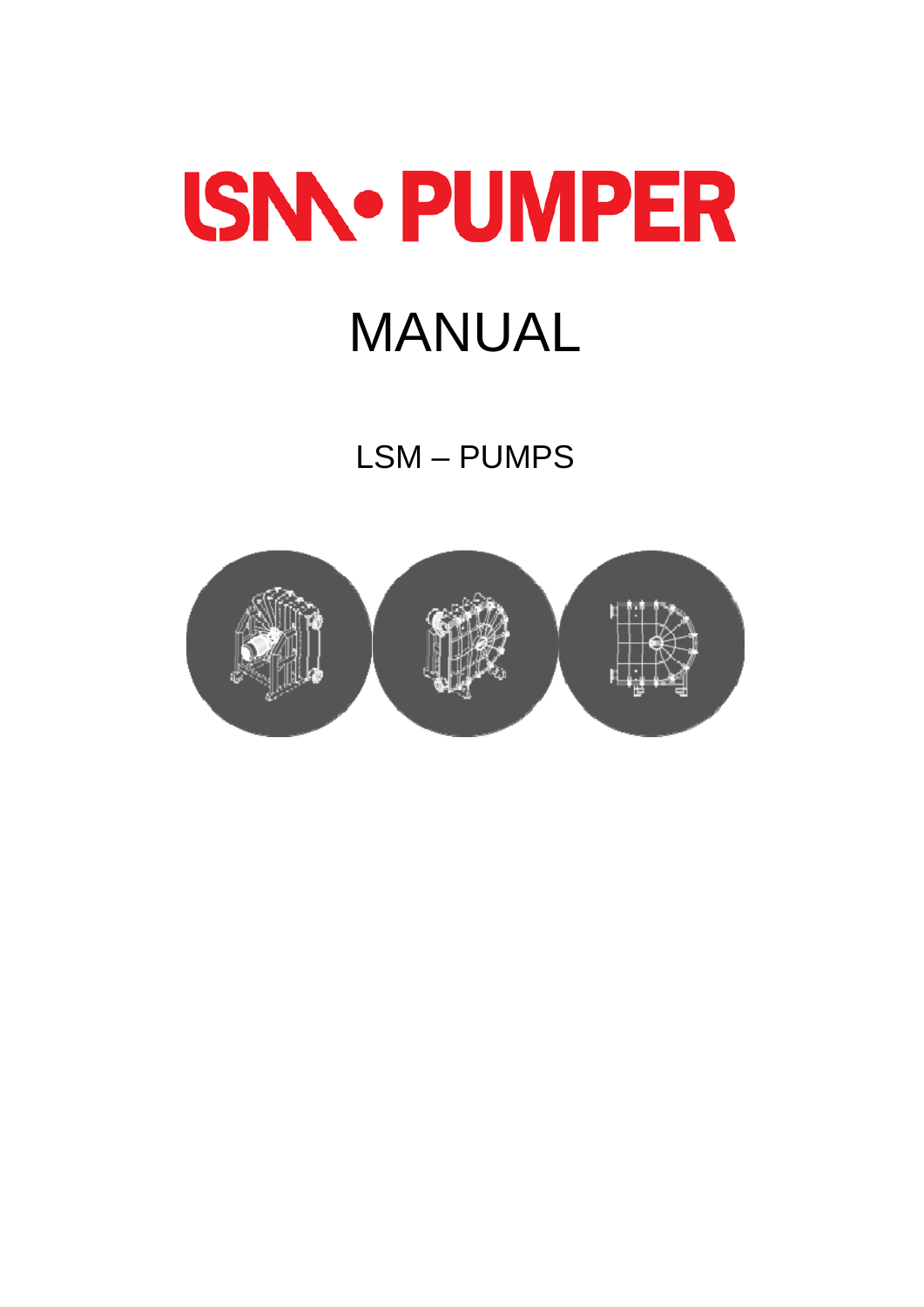### **Preface**

Thank you for choosing a quality pump from LSM. We are quite convinced that it will live up to your expectations.

#### **\* Important:**

**In order for you to get the full usage of your new pump, it is necessary to read this manual thoroughly before putting it into service.** 

This manual is divided into 3 parts :

**Installation Guide** for installing or taking down a LSM Pump.

**Maintenance Guide** for maintenance, repair or troubleshooting.

**Users Guide** for daily use of the pump.

- LSM is the only Danish manufactured hosepump on the market. A quality product that to is full extents, lives up to the toughest demands; Great reliability, low energy consumption and low maintenance costs.
- LSM is also the company that proudly produces the biggest hosepump in the World.

#### Contact

**LSM Pumper** 

Sigenvej 7, DK-9760 Vraa

Tlf +45 98 98 19 00 Fax +45 98 98 24 40

E-mail info@lsm.dk



#### **Sales support**

Leo Sørensen Managing director

Mobil +45 40 20 31 00